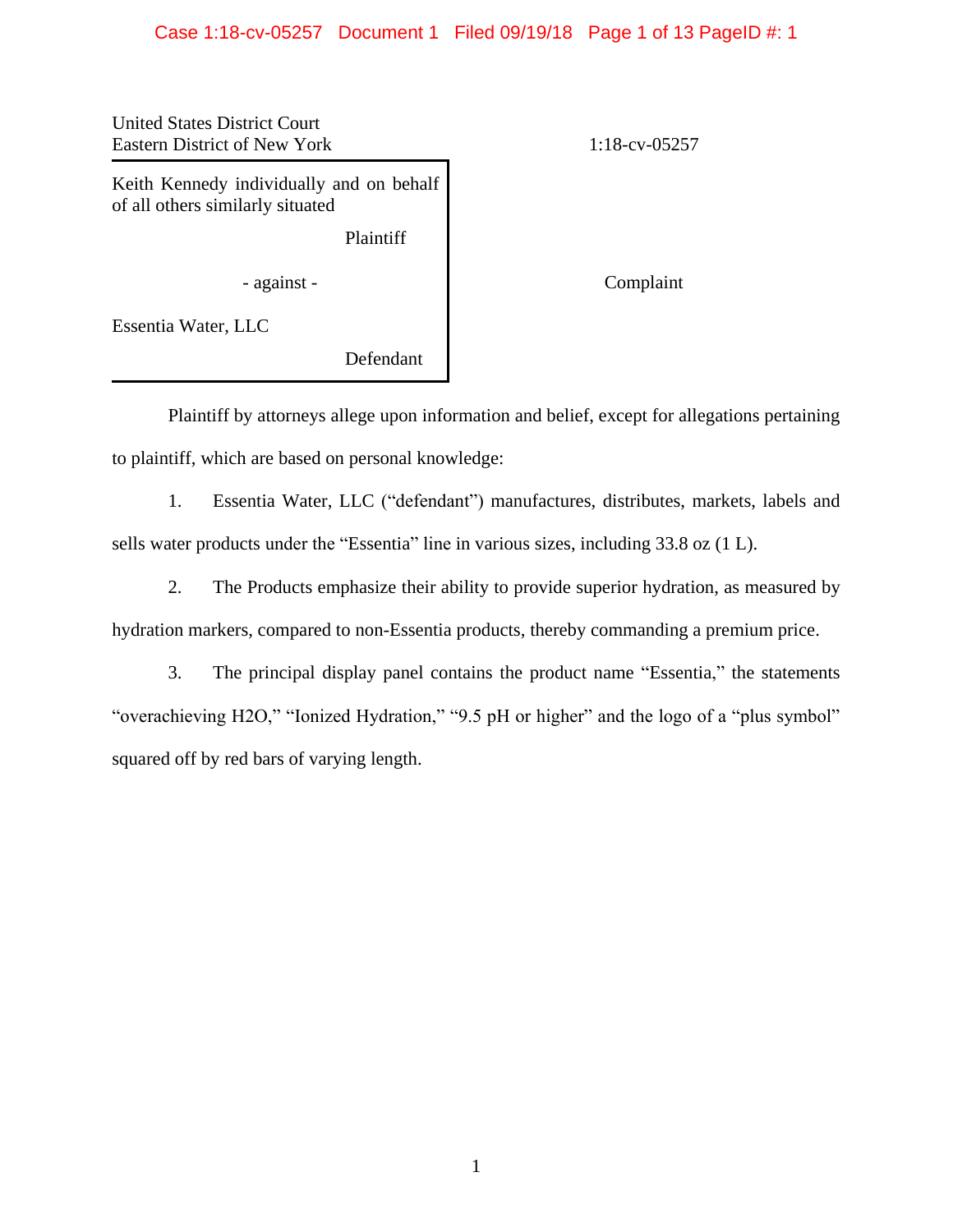

4. The Information panel contains the logo and descriptive text:

We're here to put a flag in the ground and tell the world that a better you starts with a better water. **#EssentiaNation**

What Makes Essentia Better? Our proprietary process turns water from any source into supercharged ionized alkaline water. It's even too pure to be tested by pH strips.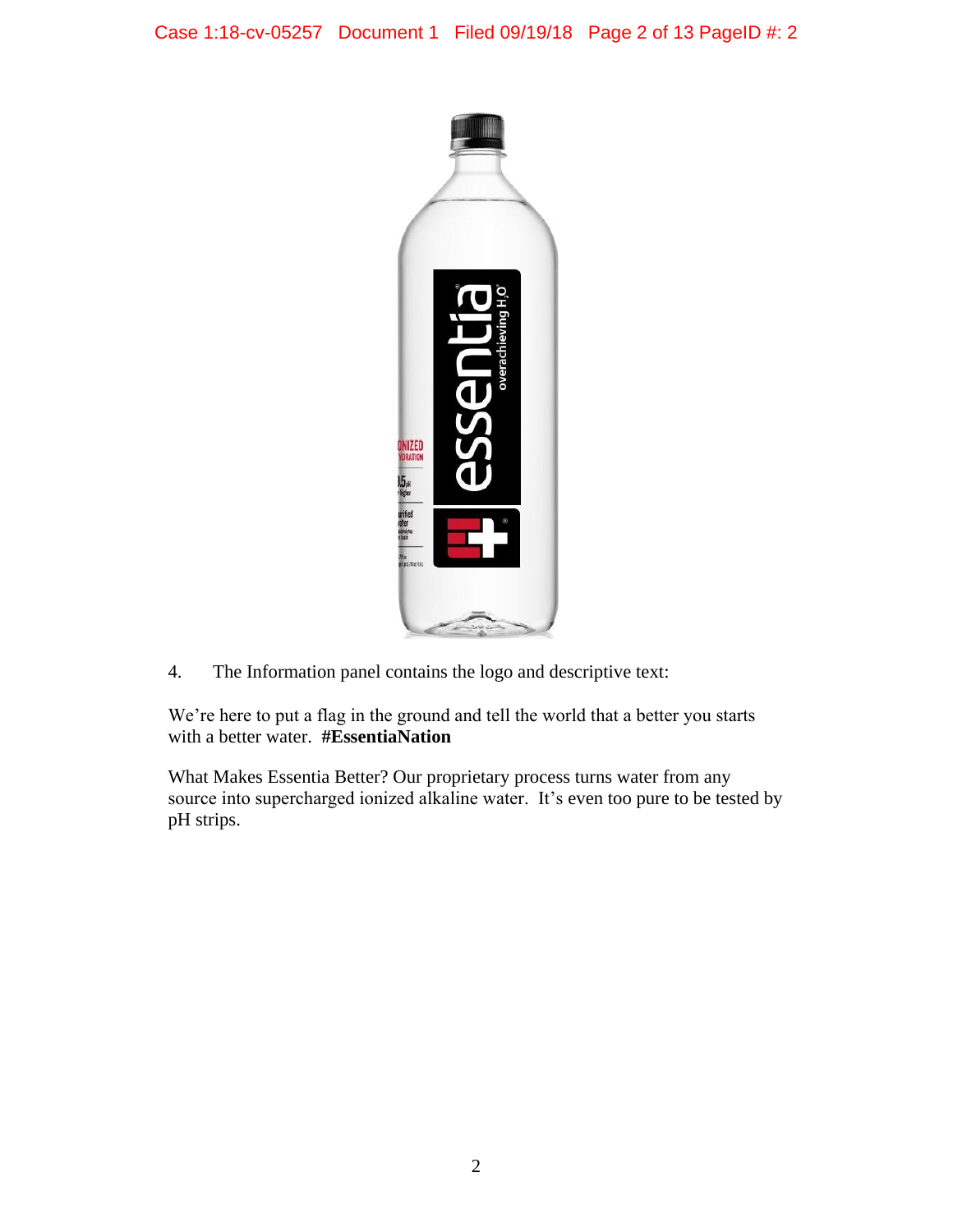

5. The digital and print promotional materials emphasize the Product's special ability to achieve hydration, beyond traditional tap or bottled water.



6. The Product's website claims to have scientific support for the claims it delivers superior hydration and boasts the support of medical doctors.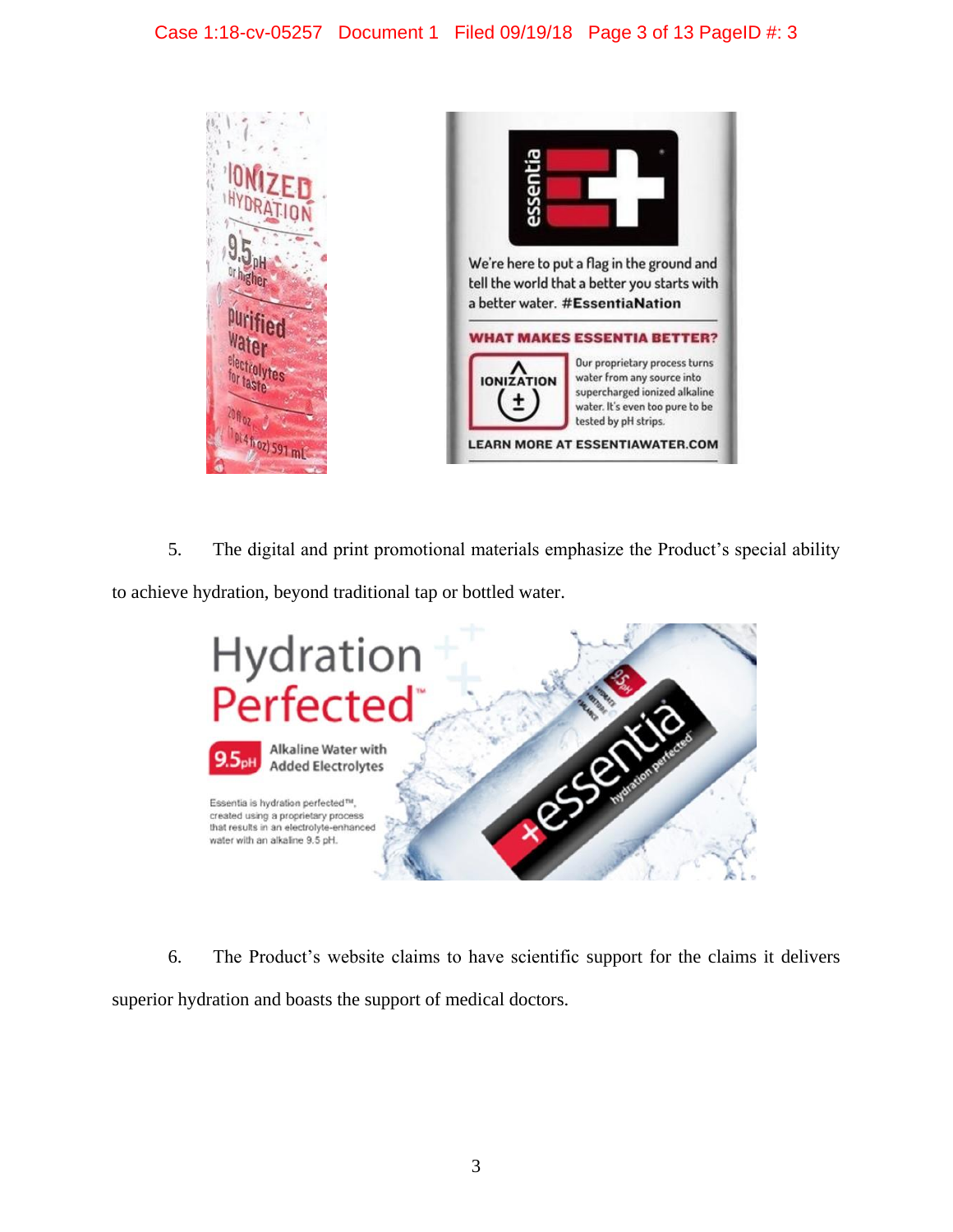# Case 1:18-cv-05257 Document 1 Filed 09/19/18 Page 4 of 13 PageID #: 4

# overachieving  $H_2O^2$

The result is supercharged ionized alkaline water that has been clinically shown to be more effective at rehydrating.+

# **LEARN MORE**

We believe proper hydration increases human potential. Essentia's proprietary ionization process creates a clean and smooth tasting 9.5pH or higher alkaline water that's better at rehydrating. We have backed it up with solid science.<sup>+</sup> Essentia was included in the first ever hydration study of its kind.

The clinical trial, published in the Journal of the International Society of Sports Nutrition (JISSN), measured how well a leading bottled water and Essentia Water rehydrated participants after moderate aerobic exercise. The results showed that Essentia Water was more effective at rehydrating.<sup>+</sup>

"These scientific findings reinforce feedback we've heard for several years from doctors, athletes, and all kinds of overachievers aiming to be at the top of their game. Essentia Water helps them rehydrate better," said Ken Uptain, founder and CEO of Essentia Water.

# Essentia is the only bottled water listed in the Physicians' Desk Reference, commonly recommended by physicians for hydration.

- 7. Defendant's logo is a clever amalgam of the symbols for the International Red Cross and the Swiss Army knives made by the Victorinox company.
	- 8. Consumers are familiar with the Red Cross logo being synonymous with "first aid."
	- 9. Likewise, familiarity with the white Swiss Army Knife cross emblazoned on a red

shield is a symbol of protection and ingenuity, since its namesake penknife incorporates several

blades and other tools such as scissors and a screwdriver.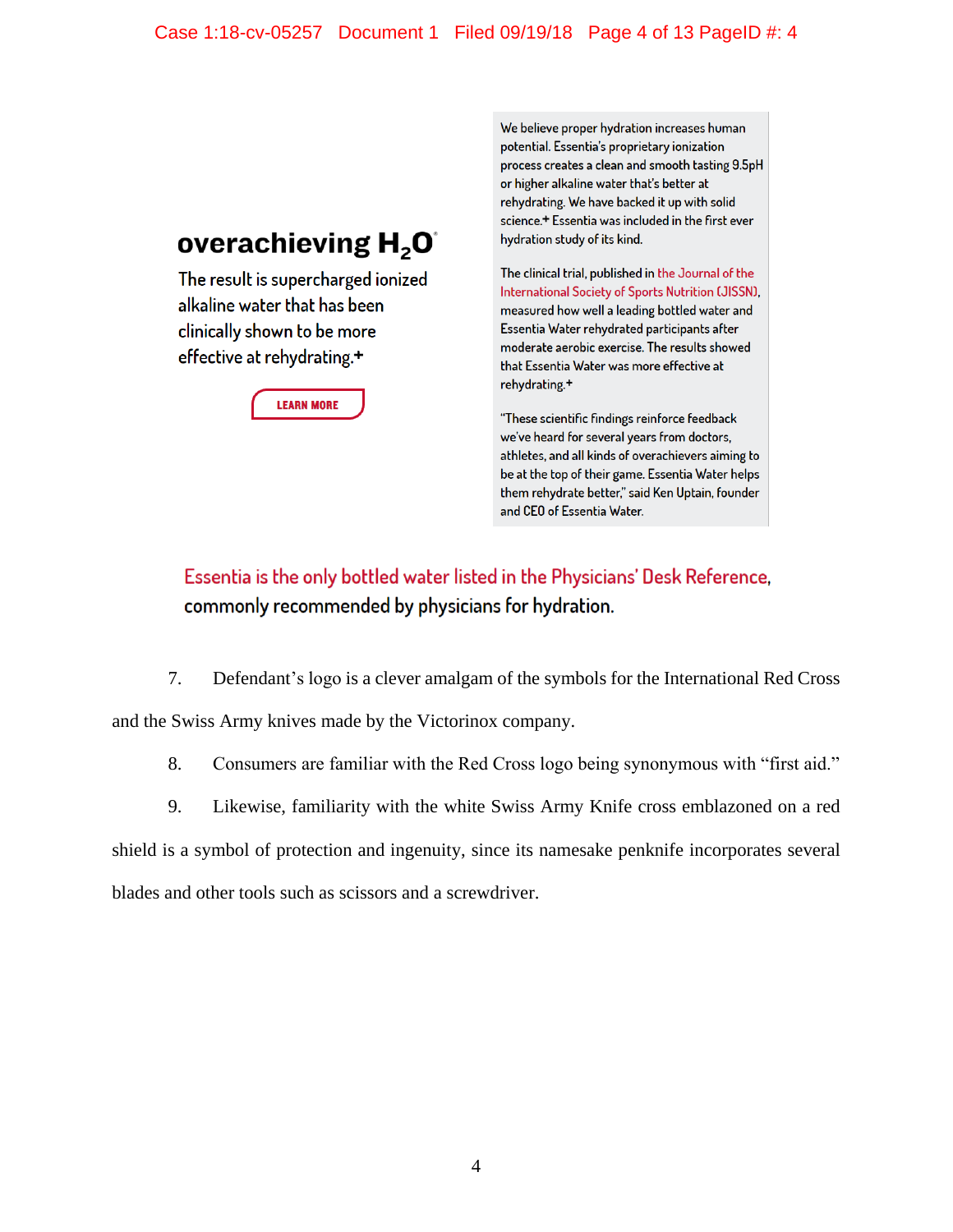#### Case 1:18-cv-05257 Document 1 Filed 09/19/18 Page 5 of 13 PageID #: 5



10. Defendant's logo is viewed in conjunction with the claims that the Product's superiority in the realm of hydration is backed by scientific rigor, causing a reasonable consumer to believe that Essentia will be more effective and efficient in supplying hydration.

11. Defendant relies in part on its study, "Effect of electrolyzed high-pH alkaline water on blood viscosity in healthy adults" for support that Essentia, due to its pH, is superior to nonalkalinized water, for effectiveness of hydration. *Journal of the International Society of Sports Nutrition* 13.1 (2016): 45.

12. The study compared persons who consumed alkaline water with a control group that consumed purified reverse osmosis water, following dehydration because of exercise.

13. The conclusion was that the alkaline water supplied superior hydration, based on the reduction in blood viscosity vis-à-vis the control group.

14. Blood viscosity is influenced by hematocrit, red blood cell deformability, red blood cell aggregation, and plasma viscosity, but not impacted by discrete nutritional disturbances from consuming a non-medicinal beverage.

15. Moreover, dehydration can cause an increase in blood viscosity (thickness), so that an increase in water will reduce dehydration.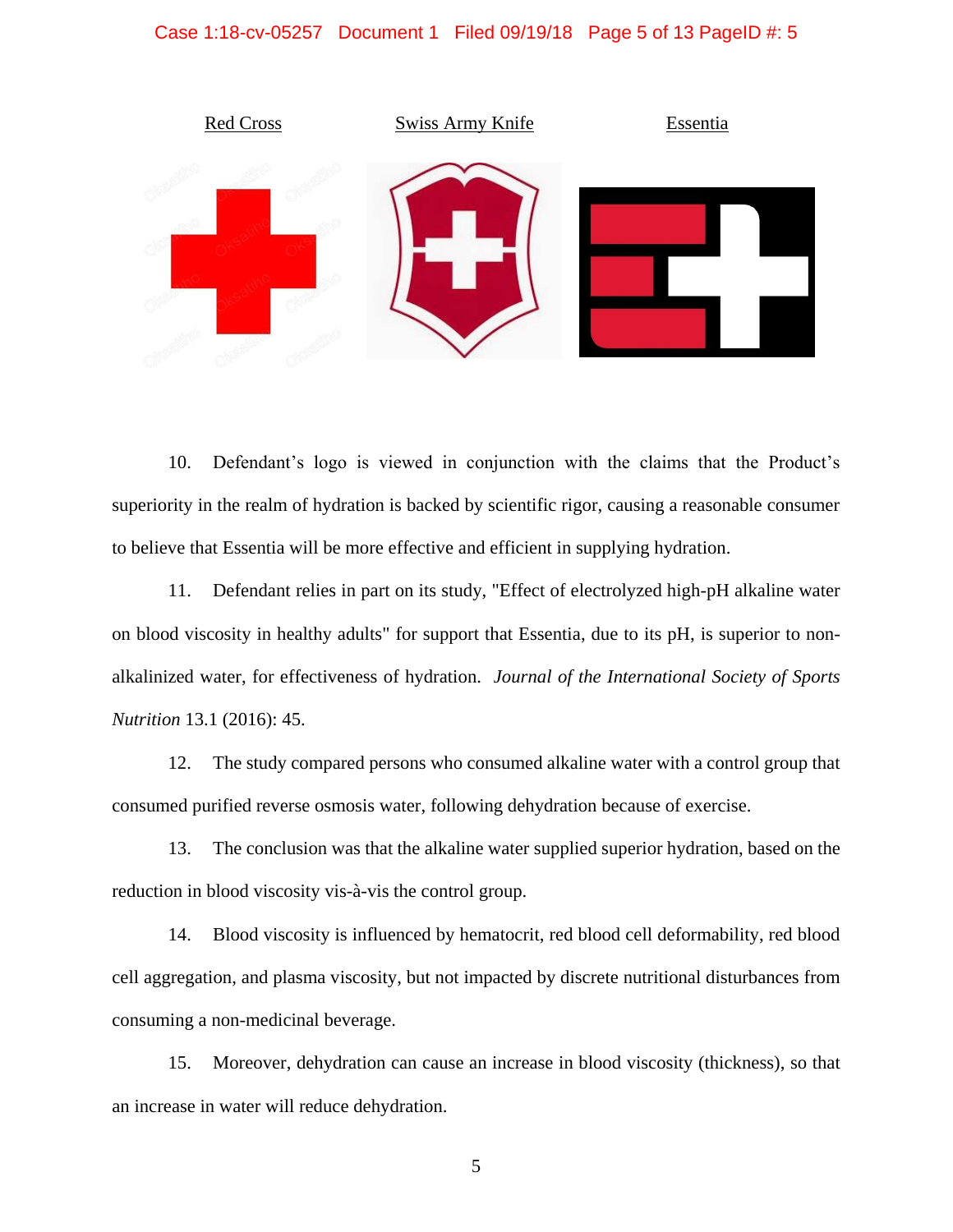#### Case 1:18-cv-05257 Document 1 Filed 09/19/18 Page 6 of 13 PageID #: 6

16. The study's conclusion – that the alkalinized water reduced blood viscosity greater than the control water – is unrelated to the water being alkalinized.

17. This is because the control group was given purified reverse osmosis water, which has had all minerals and electrolytes removed, while the alkalinized water notably possesses electrolytes, though they are purportedly present "for taste."

18. Alkalinity is in relation to "acidic" and these terms refer to the pH level of different types of foods and beverages.

19. The acidity or alkalinity of any solution is indicated on the pH scale ranges from 0 (strongly acidic) to 14 (strongly basic or alkaline).

20. A pH of 7.0 is neutral and pH of blood is slightly basic  $(7.35 - 7.45)$ .

21. Food and beverages are unable to influence the pH of blood or intra- or extra-celluar liquids, as minor deviations cause serious sickness or death.

22. The lungs, kidneys and buffer systems to regulate the blood's acid-base balance.

23. The kidney responds to disturbances of the acid base balance through changes in H+ secretion and HCO3− reabsorption and production on a time scale of hours to days.

24. The respiratory center in the medulla oblongata of the brain responds to pH and CO2 within minutes, adjusting the breathing rate.

25. The chemical buffer systems in both the extracellular and intracellular compartments act immediately to prevent excessive fluctuations of the blood pH.

26. The most important pH buffer system in the blood involves carbonic acid (a weak acid formed from the carbon dioxide dissolved in blood) and bicarbonate ions (the weak base).

27. All consumed food travels to the highly acidic stomach, with a pH of c. 3.0.

28. The low pH is necessary to break it down and sterilize any bacteria ingested.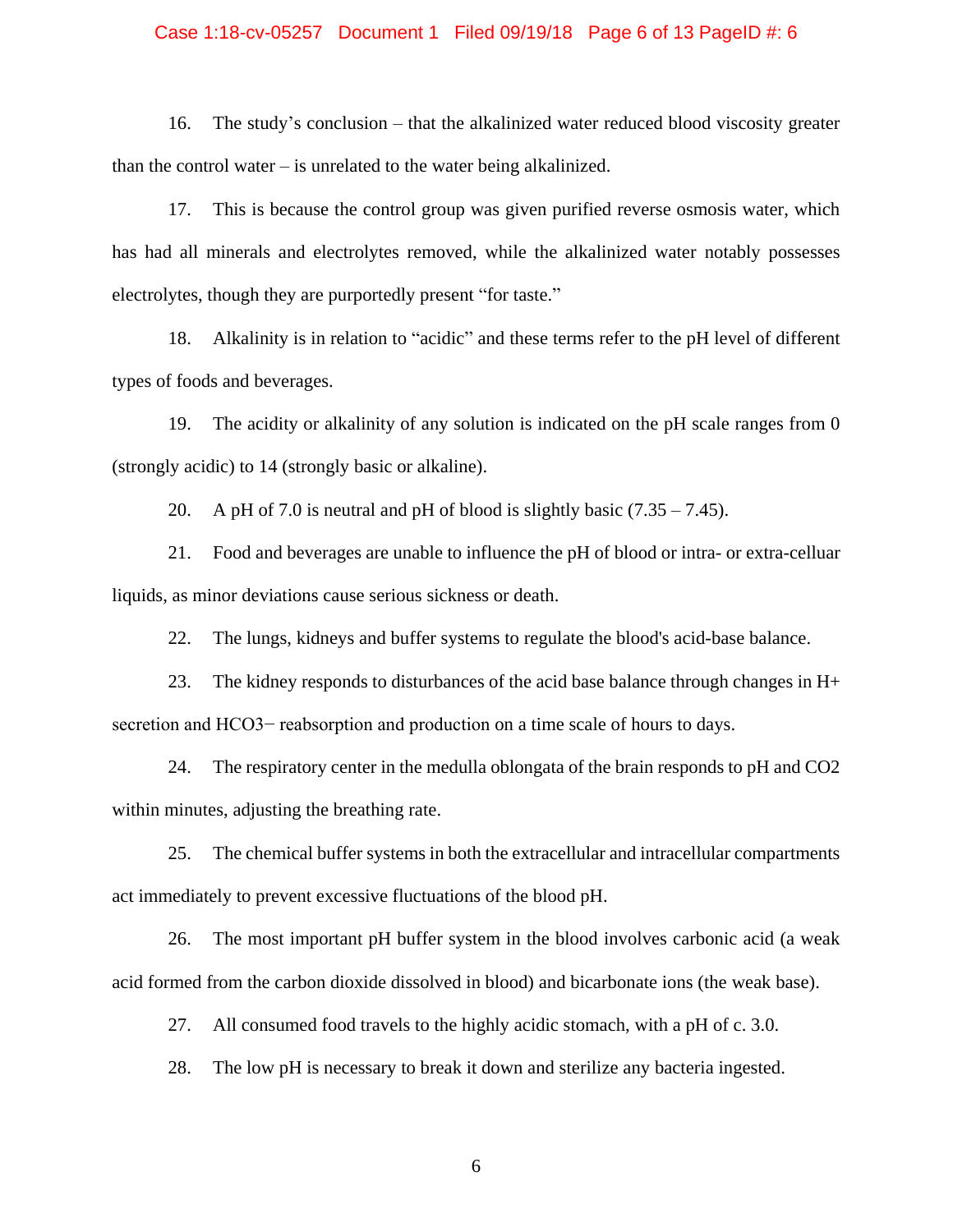#### Case 1:18-cv-05257 Document 1 Filed 09/19/18 Page 7 of 13 PageID #: 7

29. After leaving the stomach, the matter goes to the intestines where it is neutralized and slightly alkalized by pancreatic solutions.

30. As a result, everything consumed - once it gets to the intestines–is roughly the same pH, regardless of its pH at the time it was consumed.

31. If the pH of blood changes slightly, it will cause serious medical disturbances requiring hospitalization.

32. Extracellular levels of other ions such as Na, K, Ca and inorganic phosphate are also barely affected by fluctuations in their respective nutritional intakes, unless their variations are very large in quantity and extend over prolonged periods.

33. The only impact of consuming a product with a pH of 9.5 or above would be to alter the pH of the excreted urine to be more alkaline.

34. Moreover, significant amounts of the Product would have to be consumed to even achieve such a transient change in the pH of the blood, which would be almost impossible to do in a short period of time before the body adjusts the pH back to its normal level.

35. The claims are literally false because all reasonable scientists agree that mammalian physiology allows for no causality between alkalinized foods and a change in blood viscosity, especially none that can occur in a manner described in the study.

36. That the alkalinized water in the study achieved a reduction in blood viscosity is of no significance because (1) any effect from the alkalinity of the water is negated by the acids present in the stomach and (2) the presence of electrolytes likely caused the water to be absorbed better by the body.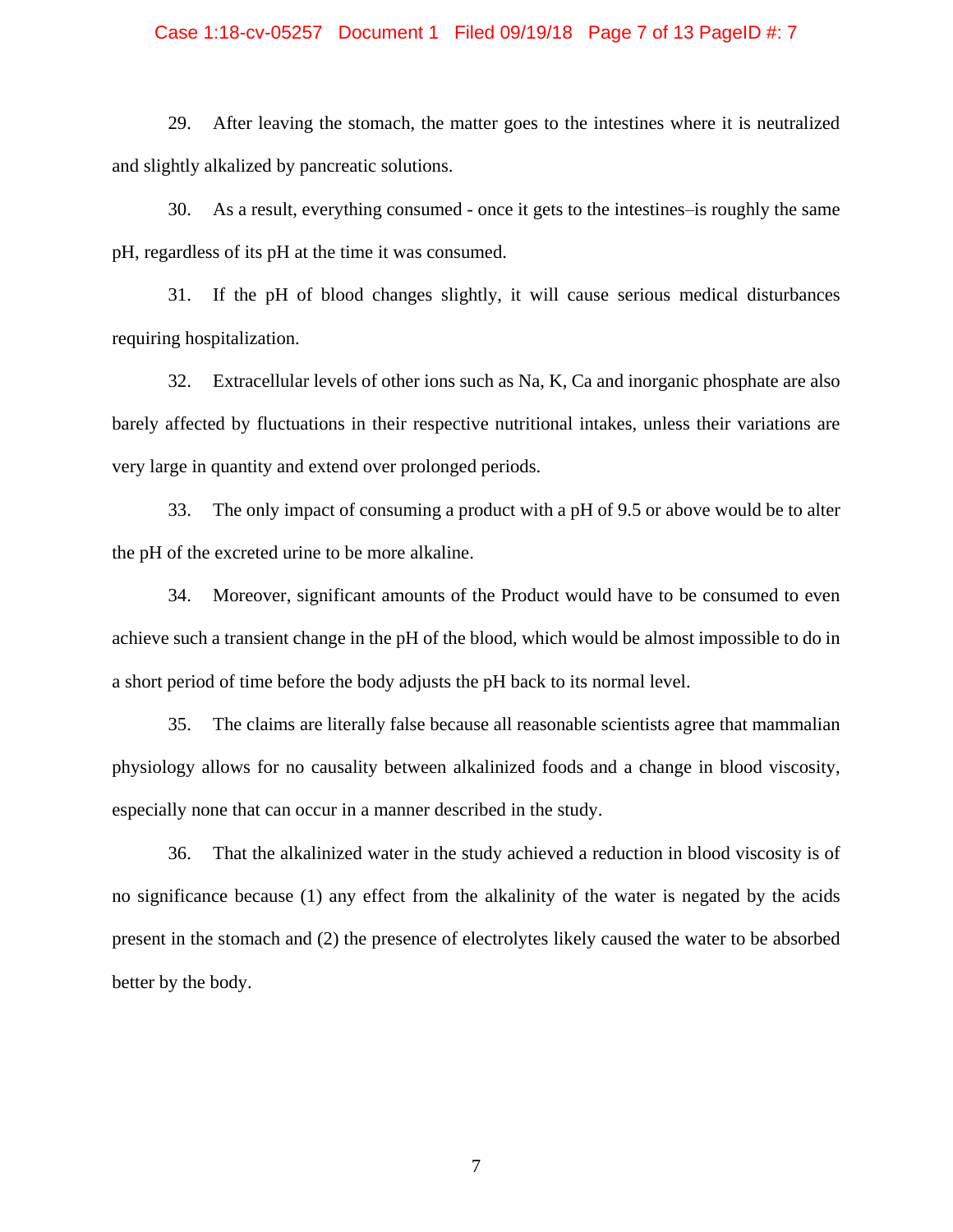#### Case 1:18-cv-05257 Document 1 Filed 09/19/18 Page 8 of 13 PageID #: 8

37. The latter reason is why global health organizations promote rehydration solutions which contain sodium and electrolytes to combat potentially fatal dehydration in developing countries as opposed to providing purified reverse osmosis water.

38. The studies purporting to substantiate defendant's claims are poorly designed, incredible and represent the view of a minority of scientists.

39. Defendant's representations that its Product is any more effective at providing hydration than other non-alkalinized due to its pH level are false and misleading.

40. Excluding tax, the Products cost no less than \$2.99 for 33.8 oz, a premium price compared to non-alkalinized water.

#### Jurisdiction and Venue

41. Jurisdiction is proper pursuant to 28 U.S.C. § 1332(d)(2).

42. Upon information and belief, the aggregate amount in controversy is more than \$5,000,000.00, exclusive of interests and costs.

43. This Court has personal jurisdiction over defendant because it conducts and transacts business, contracts to supply and supplies goods within New York.

44. Venue is proper because plaintiff and many class members reside in this District and defendant does business in this District and in New York.

45. A substantial part of events and omissions giving rise to the claims occurred in this District.

# Class Allegations

46. The classes consist of all consumers in the following states: all, New York who purchased any Products with actionable representations during the statutes of limitation.

47. A class action is superior to other methods for fair and efficient adjudication of this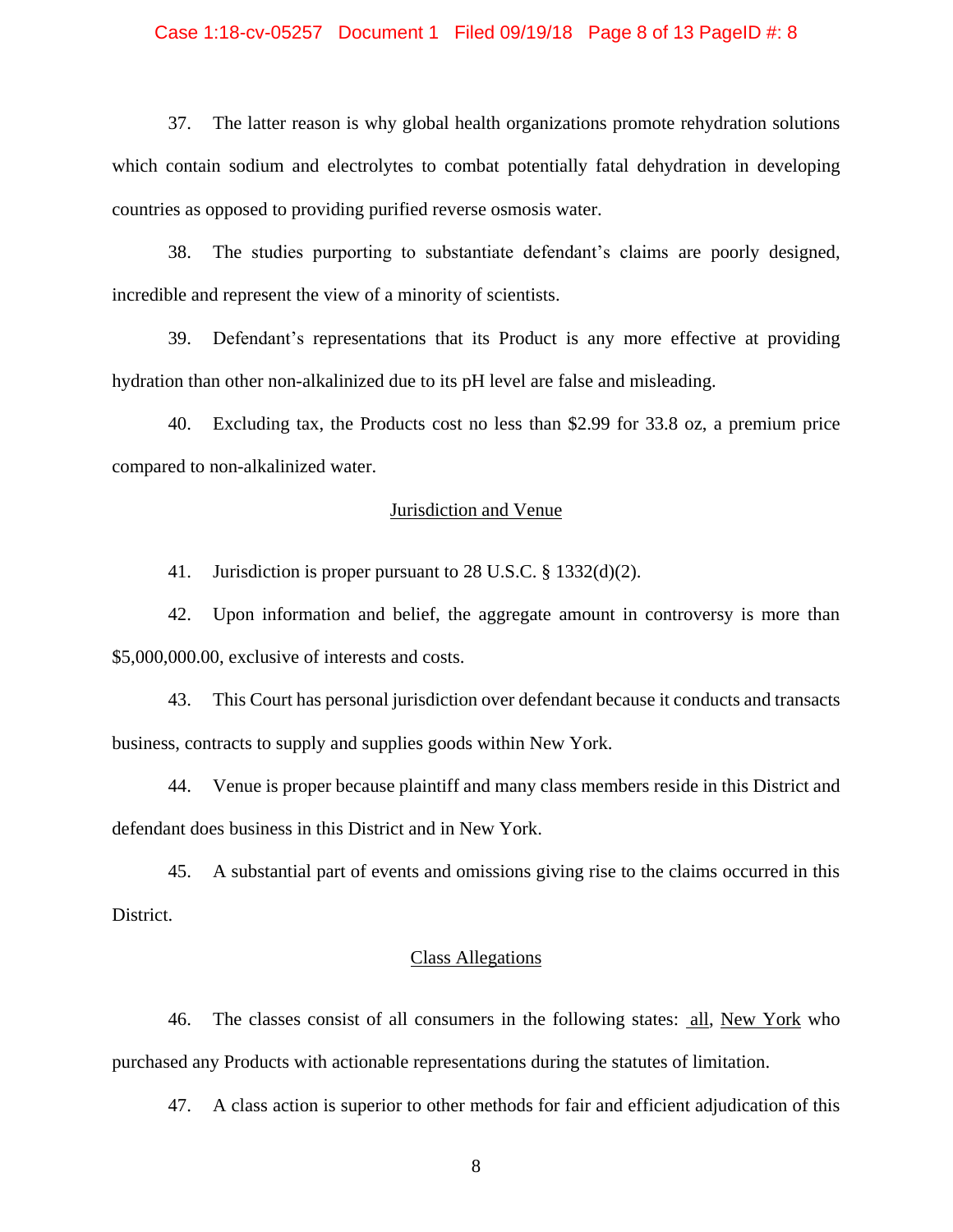#### Case 1:18-cv-05257 Document 1 Filed 09/19/18 Page 9 of 13 PageID #: 9

controversy.

48. The class is so numerous that joinder of all members, even if permitted, is impracticable, as there are likely hundreds of thousands of members.

49. Common questions of law or fact predominate and include whether the representations were likely to deceive reasonable consumers and if plaintiff(s) and class members are entitled to damages.

50. Plaintiff(s) claims and the basis for relief are typical to other members because all were subjected to the same representations.

51. Plaintiff(s) is/are an adequate representative because his/her/their interests do not conflict with other members.

52. No individual inquiry is necessary since the focus is only on defendant's practices and the class is definable and ascertainable.

53. Individual actions would risk inconsistent results, be repetitive and are impractical to justify, as the claims are modest.

54. Plaintiff(s) counsel is competent and experienced in complex class action litigation and intends to adequately and fairly protect class members' interests.

55. Plaintiff(s) seeks class-wide injunctive relief because the practices continue.

#### Parties

56. Plaintiff is a citizen of Kings County, New York.

57. Defendant is a Delaware limited liability company with its principal place of business in Bothell, Washington, California, and no member thereof is a citizen of New York.

58. In 2017 and/or 2018, plaintiff purchased one or more of the Products for personal consumption, for no less than \$2.99 per 33.8 oz, excluding tax, at a store located within this district.

59. Plaintiff paid this premium because prior to purchase, plaintiff saw and relied on the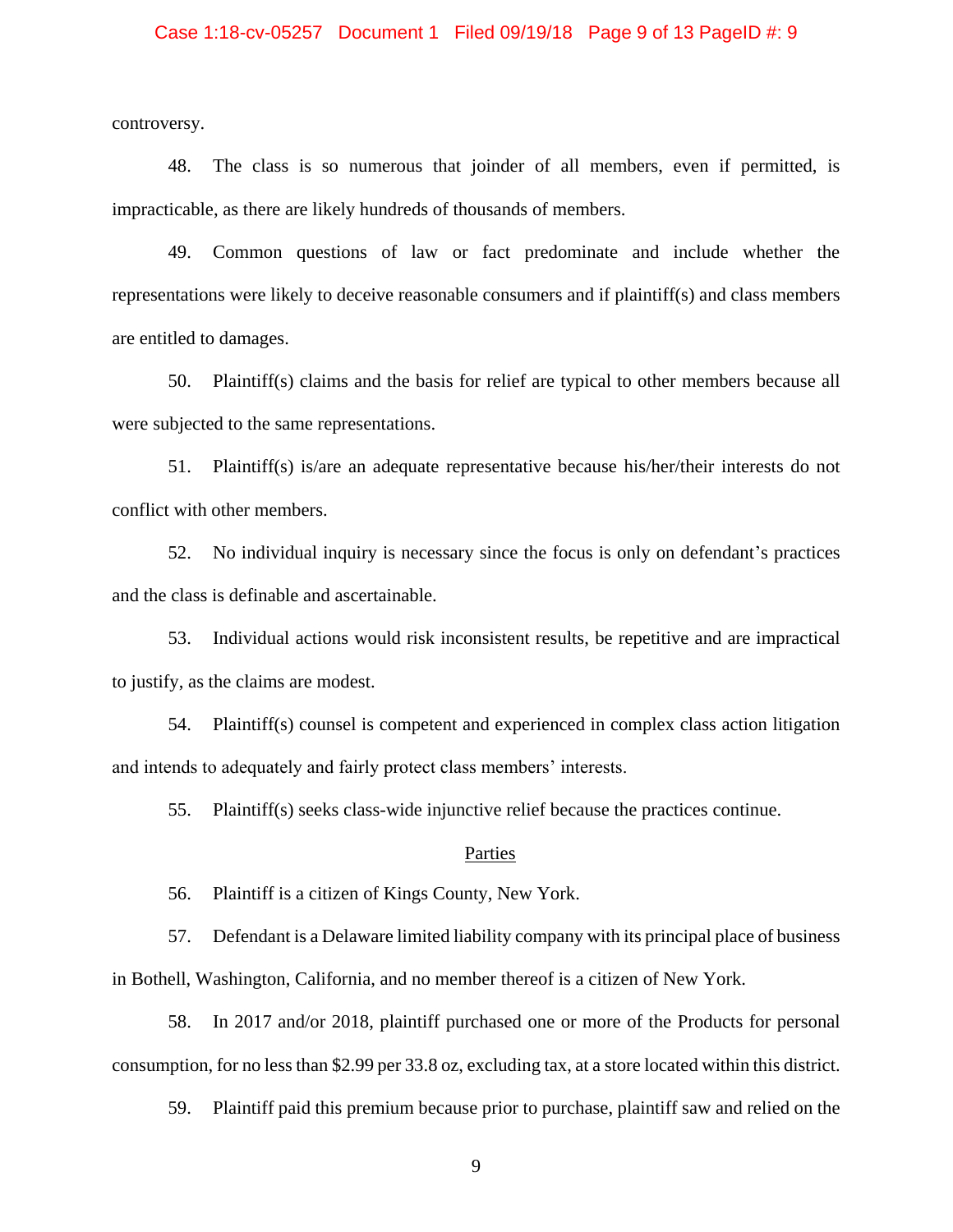misleading representations.

### New York General Business Law ("GBL") §§ 349 & 350

60. Plaintiffs incorporates by references all preceding paragraphs.

61. Defendant's acts, practices, advertising, labeling, packaging, representations and omissions are not unique to the parties and have a broader impact on the public.

62. Plaintiff desired to purchase products which provided the benefits described by defendant.

63. Defendant's representations are false, unfair, deceptive and misleading for the reasons described herein.

64. The representations and omissions were relied on by plaintiff and class members, who paid more than they would have otherwise, causing damages.

#### Negligent Misrepresentation

65. Plaintiff incorporates by references all preceding paragraphs.

66. Defendant misrepresented the ability of the Products to achieve the claimed effects.

67. Defendant had a duty to disclose, in a manner prescribed by law, that its Products were not capable of providing said effects.

68. At the time of the representations, defendant knew or should have known same were false or misleading.

69. Defendant negligently misrepresented and/or negligently omitted material facts.

70. Plaintiff reasonably and justifiably relied on these negligent misrepresentations and omissions, which served to induce and did induce, the purchase of the Products.

71. Plaintiff and class members would not have purchased the Products or paid as much if the true facts had been known, thereby suffering damages.

#### Breach of Express Warranty and Implied Warranty of Merchantability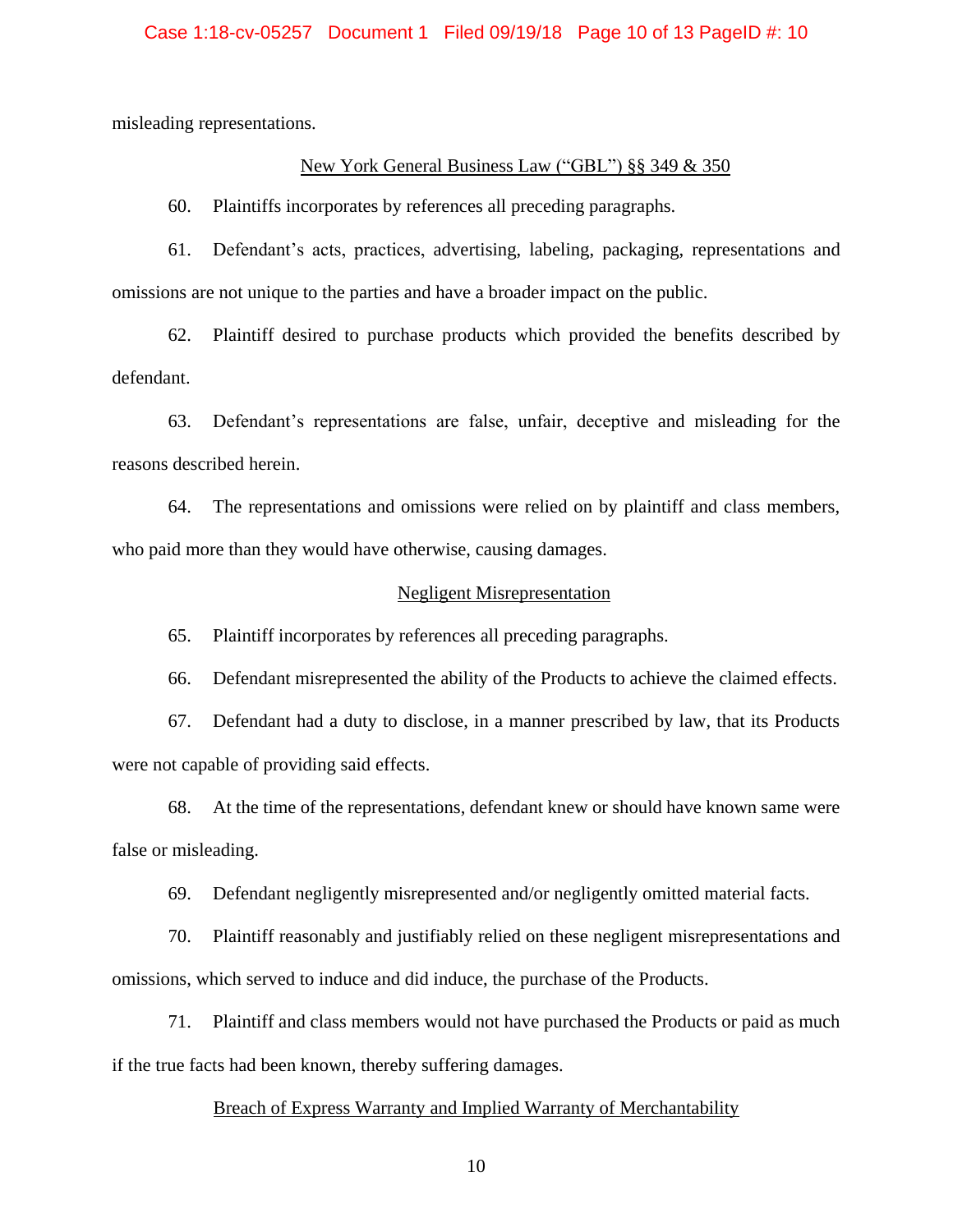#### Case 1:18-cv-05257 Document 1 Filed 09/19/18 Page 11 of 13 PageID #: 11

72. Plaintiff incorporates by references all preceding paragraphs.

73. Defendant manufactures and sells waters which have a higher pH level than most water products.

74. Defendant warranted to plaintiff and class members that the Products were superior to non-alkaline waters in providing hydration, when this was not truthful and was misleading.

75. The Products did not conform to their affirmations of fact and promises, wholly due to defendant's actions.

76. Plaintiff and class members relied on defendant's claims, paying more than they would have otherwise.

#### Fraud

77. Plaintiff incorporates by references all preceding paragraphs.

78. Defendant's purpose was to mislead consumers who seek foods which have a functional and beneficial effect.

79. Defendant is capitalizing on consumer's shift from sugary juices and carbonated soft drinks to calorie-free beverages with beneficial properties.

80. Plaintiff and class members observed and relied on defendant's claims, causing them to pay more than they would have otherwise, entitling them to damages.

# Unjust Enrichment

81. Plaintiff incorporates by references all preceding paragraphs.

82. Defendant obtained benefits and monies because the Products were not as represented, to the detriment and impoverishment of plaintiff and class members, who seek restitution and disgorgement of such inequitably obtained profits.

#### Jury Demand and Prayer for Relief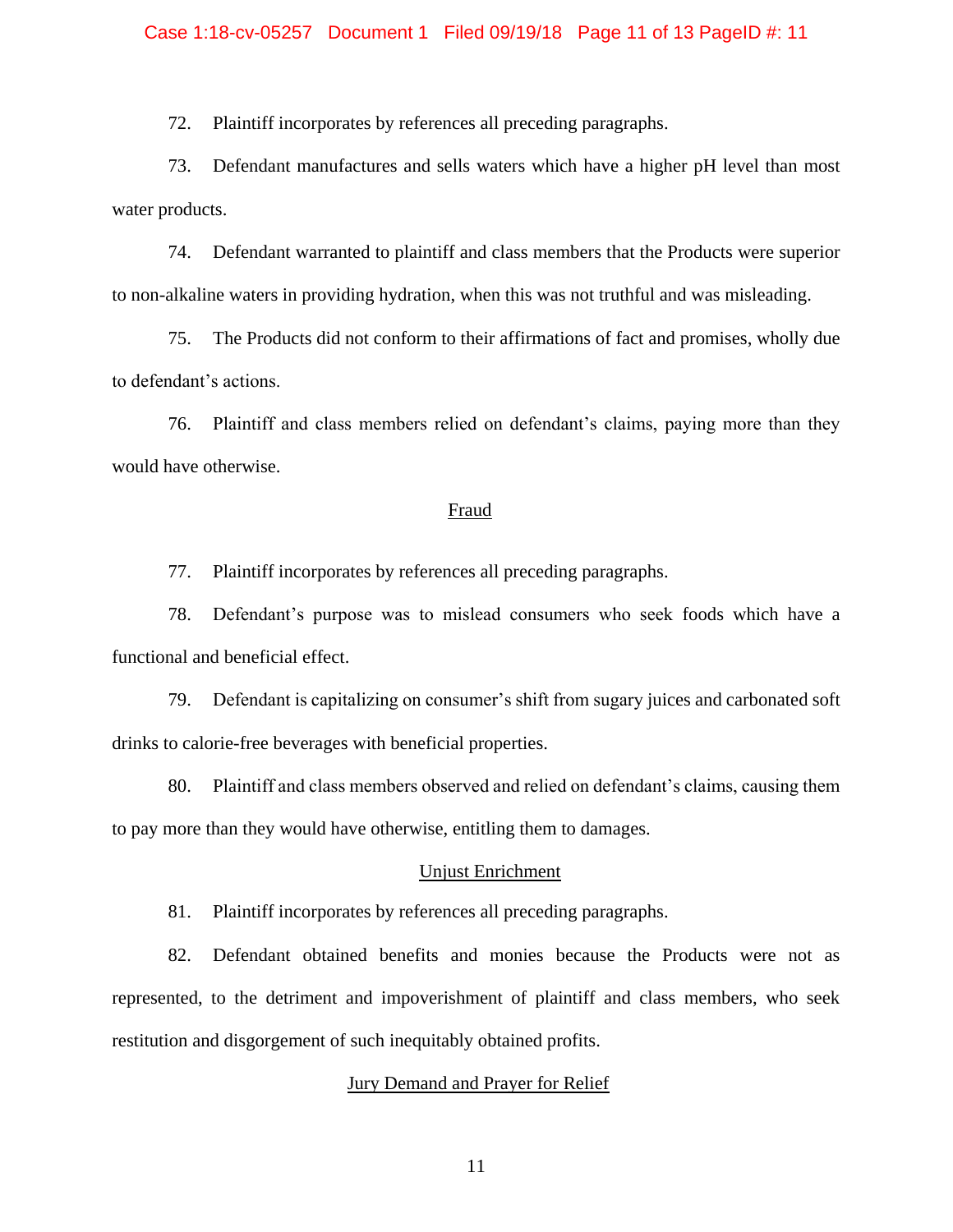Plaintiff demands a jury trial on all issues.

**WHEREFORE,** plaintiffs pray for judgment:

- 1. Declaring this a proper class action, certifying plaintiff(s) as representative and the undersigned as counsel for the class;
- 2. Entering preliminary and permanent injunctive relief by directing defendant(s) to correct such practices to comply with the law;
- 3. Awarding monetary damages and interest, including treble and punitive damages, pursuant to the common law and GBL claims;
- 4. Awarding costs and expenses, including reasonable fees for plaintiffs' attorneys and experts; and
- 5. Such other and further relief as the Court deems just and proper.

Dated: September 19, 2018

Respectfully submitted,

Sheehan & Associates, P.C. /s/Spencer Sheehan Spencer Sheehan 891 Northern Blvd., Suite 201 Great Neck, NY 11021 Tel: (516) 303-0552 spencer@spencersheehan.com

Levin-Epstein & Associates, P.C. /s/Joshua Levin-Epstein Joshua Levin-Epstein 1 Penn Plaza, Suite 2527 New York, NY 10119 Tel: (212) 792-0046 joshua@levinepstein.com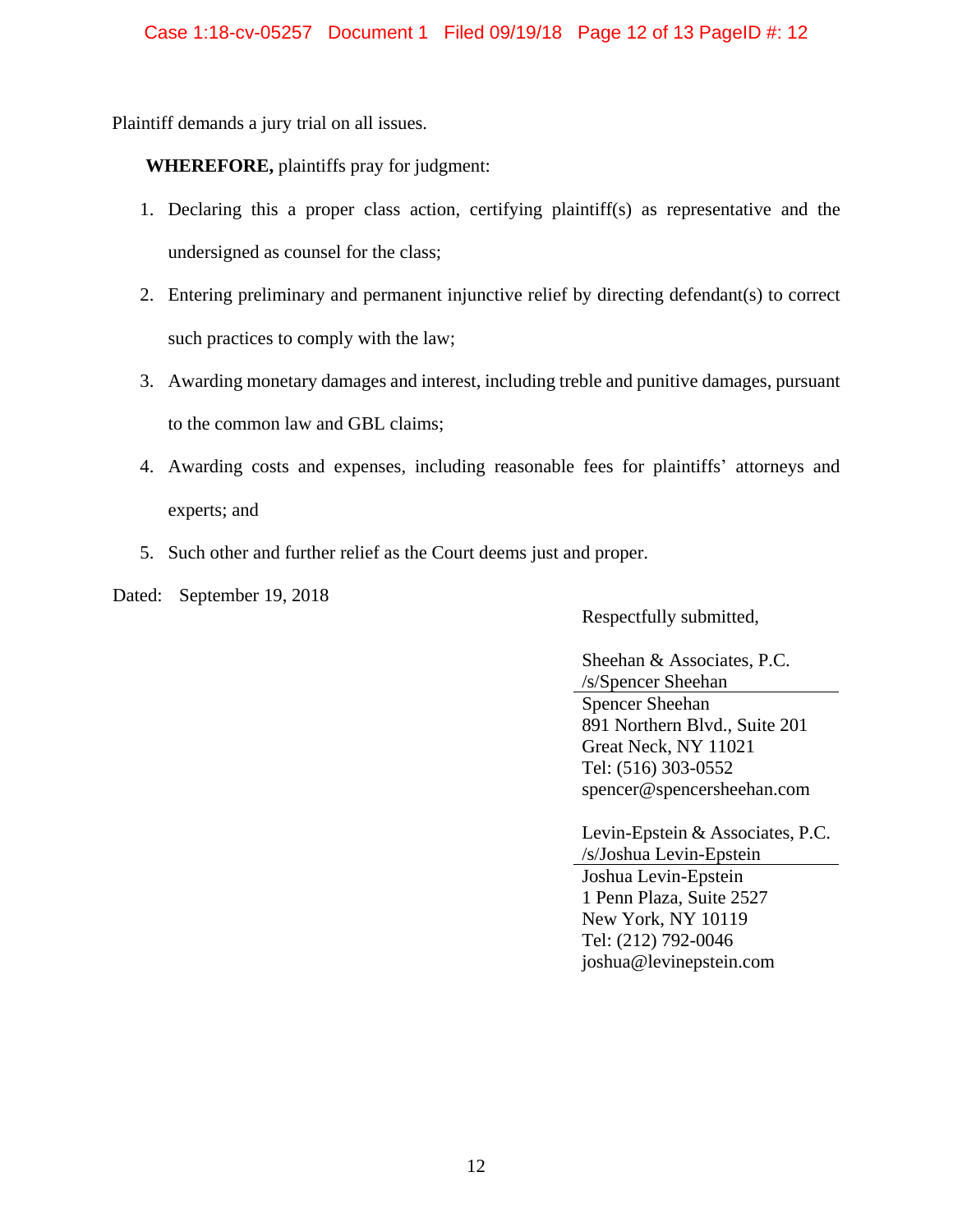1:18-cv-05257 United States District Court Eastern District of New York

Keith Kennedy individually and on behalf of all others similarly situated

Plaintiffs

- against -

Essentia Water, LLC

Defendant(s)

Complaint

Sheehan & Associates, P.C. 891 Northern Blvd., #201 Great Neck, NY 11021 Tel: (516) 303-0052 Fax: (516) 234-7800

Pursuant to 22 NYCRR 130-1.1, the undersigned, an attorney admitted to practice in the courts of New York State, certifies that, upon information, and belief, formed after an inquiry reasonable under the circumstances, the contentions contained in the annexed documents are not frivolous.

Dated: September 19, 2018

/s/ Spencer Sheehan Spencer Sheehan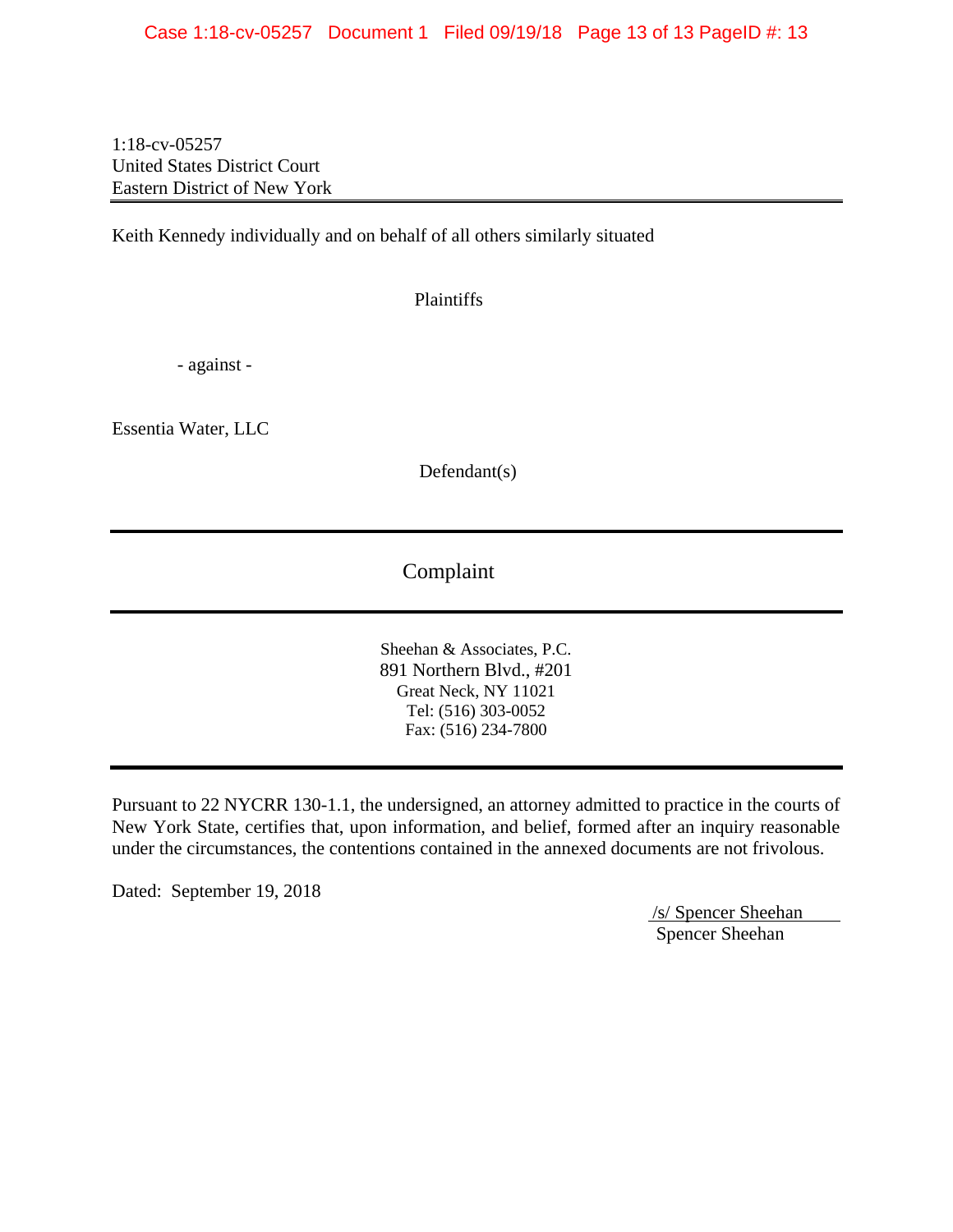# IS 44 (Rev. 07/16) **Case 1:18-cv-05257** Document  $\text{CovERSPER}$   $\text{Cov2}$  Page 1 of 2 PageID #: 14

The JS 44 civil cover sheet and the information contained herein neither replace nor supplement the filing and service of pleadings or other papers as required by law, except as provided by local rules of court. This form,

| I. (a) PLAINTIFFS<br>Keith Kennedy individually and on behalf of all others similarly situated                                                                                                                                                                                                                                                                                                                                                                                                                                                                     |                                                                                                                                                                                                                                                                                                                                                                                                                                                                                                       |                                                                                                                                                                                                                                                                                                                                                                                                                                                                                                                       |                                                                                                                                     | <b>DEFENDANTS</b><br>Essentia Water, LLC                                                                                                                                                                                                                                                     |                                                        |                                                                                                                                                                                                                                                                                                                                                                                                                                                                                                                                                                                                                                                                                                                                                                                                                                                                                                                                                                                                                                                                                         |                                                                                     |
|--------------------------------------------------------------------------------------------------------------------------------------------------------------------------------------------------------------------------------------------------------------------------------------------------------------------------------------------------------------------------------------------------------------------------------------------------------------------------------------------------------------------------------------------------------------------|-------------------------------------------------------------------------------------------------------------------------------------------------------------------------------------------------------------------------------------------------------------------------------------------------------------------------------------------------------------------------------------------------------------------------------------------------------------------------------------------------------|-----------------------------------------------------------------------------------------------------------------------------------------------------------------------------------------------------------------------------------------------------------------------------------------------------------------------------------------------------------------------------------------------------------------------------------------------------------------------------------------------------------------------|-------------------------------------------------------------------------------------------------------------------------------------|----------------------------------------------------------------------------------------------------------------------------------------------------------------------------------------------------------------------------------------------------------------------------------------------|--------------------------------------------------------|-----------------------------------------------------------------------------------------------------------------------------------------------------------------------------------------------------------------------------------------------------------------------------------------------------------------------------------------------------------------------------------------------------------------------------------------------------------------------------------------------------------------------------------------------------------------------------------------------------------------------------------------------------------------------------------------------------------------------------------------------------------------------------------------------------------------------------------------------------------------------------------------------------------------------------------------------------------------------------------------------------------------------------------------------------------------------------------------|-------------------------------------------------------------------------------------|
| (b) County of Residence of First Listed Plaintiff<br>Kings<br>(EXCEPT IN U.S. PLAINTIFF CASES)                                                                                                                                                                                                                                                                                                                                                                                                                                                                     |                                                                                                                                                                                                                                                                                                                                                                                                                                                                                                       |                                                                                                                                                                                                                                                                                                                                                                                                                                                                                                                       |                                                                                                                                     | County of Residence of First Listed Defendant<br>(IN U.S. PLAINTIFF CASES ONLY)<br>IN LAND CONDEMNATION CASES, USE THE LOCATION OF<br>NOTE:<br>THE TRACT OF LAND INVOLVED.                                                                                                                   |                                                        |                                                                                                                                                                                                                                                                                                                                                                                                                                                                                                                                                                                                                                                                                                                                                                                                                                                                                                                                                                                                                                                                                         |                                                                                     |
| (c) Attorneys (Firm Name, Address, and Telephone Number)<br>Sheehan & Associates, P.C., 891 Northern Boulevard, Suite 201, Great<br>Neck, NY 11021, (516) 303-0552,                                                                                                                                                                                                                                                                                                                                                                                                |                                                                                                                                                                                                                                                                                                                                                                                                                                                                                                       |                                                                                                                                                                                                                                                                                                                                                                                                                                                                                                                       |                                                                                                                                     | Attorneys (If Known)                                                                                                                                                                                                                                                                         |                                                        |                                                                                                                                                                                                                                                                                                                                                                                                                                                                                                                                                                                                                                                                                                                                                                                                                                                                                                                                                                                                                                                                                         |                                                                                     |
| <b>II. BASIS OF JURISDICTION</b> (Place an "X" in One Box Only)                                                                                                                                                                                                                                                                                                                                                                                                                                                                                                    |                                                                                                                                                                                                                                                                                                                                                                                                                                                                                                       |                                                                                                                                                                                                                                                                                                                                                                                                                                                                                                                       |                                                                                                                                     |                                                                                                                                                                                                                                                                                              |                                                        |                                                                                                                                                                                                                                                                                                                                                                                                                                                                                                                                                                                                                                                                                                                                                                                                                                                                                                                                                                                                                                                                                         | <b>III. CITIZENSHIP OF PRINCIPAL PARTIES</b> (Place an "X" in One Box for Plaintiff |
| $\Box$ 1 U.S. Government<br>Plaintiff                                                                                                                                                                                                                                                                                                                                                                                                                                                                                                                              | <b>3</b> Federal Question<br>(U.S. Government Not a Party)                                                                                                                                                                                                                                                                                                                                                                                                                                            |                                                                                                                                                                                                                                                                                                                                                                                                                                                                                                                       |                                                                                                                                     | (For Diversity Cases Only)<br>Citizen of This State                                                                                                                                                                                                                                          | <b>DEF</b><br><b>PTF</b><br>$\mathbf{X}$ 1<br>$\Box$ 1 | Incorporated or Principal Place<br>of Business In This State                                                                                                                                                                                                                                                                                                                                                                                                                                                                                                                                                                                                                                                                                                                                                                                                                                                                                                                                                                                                                            | and One Box for Defendant)<br>PTF<br>DEF<br>$\Box$ 4<br>$\Box$ 4                    |
| $\Box$ 2 U.S. Government<br>Defendant                                                                                                                                                                                                                                                                                                                                                                                                                                                                                                                              | $\mathbf{\Sigma}$ 4 Diversity<br>(Indicate Citizenship of Parties in Item III)                                                                                                                                                                                                                                                                                                                                                                                                                        |                                                                                                                                                                                                                                                                                                                                                                                                                                                                                                                       |                                                                                                                                     | Citizen of Another State<br>Citizen or Subject of a                                                                                                                                                                                                                                          | $\Box$ 2                                               | $\mathbf{\times}$ 2 Incorporated <i>and</i> Principal Place<br>of Business In Another State<br>$\Box$ 3 Foreign Nation                                                                                                                                                                                                                                                                                                                                                                                                                                                                                                                                                                                                                                                                                                                                                                                                                                                                                                                                                                  | $\square$ 5<br>$\Box$ 5<br>$\Box$ 6<br>$\Box$ 6                                     |
|                                                                                                                                                                                                                                                                                                                                                                                                                                                                                                                                                                    |                                                                                                                                                                                                                                                                                                                                                                                                                                                                                                       |                                                                                                                                                                                                                                                                                                                                                                                                                                                                                                                       |                                                                                                                                     | Foreign Country                                                                                                                                                                                                                                                                              | $\Box$ 3                                               |                                                                                                                                                                                                                                                                                                                                                                                                                                                                                                                                                                                                                                                                                                                                                                                                                                                                                                                                                                                                                                                                                         |                                                                                     |
| <b>IV. NATURE OF SUIT</b> (Place an "X" in One Box Only)<br><b>CONTRACT</b>                                                                                                                                                                                                                                                                                                                                                                                                                                                                                        |                                                                                                                                                                                                                                                                                                                                                                                                                                                                                                       | <b>TORTS</b>                                                                                                                                                                                                                                                                                                                                                                                                                                                                                                          |                                                                                                                                     | <b>FORFEITURE/PENALTY</b>                                                                                                                                                                                                                                                                    |                                                        | <b>BANKRUPTCY</b>                                                                                                                                                                                                                                                                                                                                                                                                                                                                                                                                                                                                                                                                                                                                                                                                                                                                                                                                                                                                                                                                       | <b>OTHER STATUTES</b>                                                               |
| $\Box$ 110 Insurance<br>$\Box$ 120 Marine<br>130 Miller Act<br>$\Box$ 140 Negotiable Instrument<br>□ 150 Recovery of Overpayment<br>& Enforcement of Judgment<br>□ 151 Medicare Act<br>152 Recovery of Defaulted<br><b>Student Loans</b><br>(Excludes Veterans)<br>$\Box$ 153 Recovery of Overpayment<br>of Veteran's Benefits<br>160 Stockholders' Suits<br>190 Other Contract<br>195 Contract Product Liability<br>196 Franchise<br><b>REAL PROPERTY</b><br>$\Box$ 210 Land Condemnation<br>220 Foreclosure<br>□ 230 Rent Lease & Ejectment<br>240 Torts to Land | PERSONAL INJURY<br>$\Box$ 310 Airplane<br>□ 315 Airplane Product<br>Liability<br>□ 320 Assault, Libel &<br>Slander<br>330 Federal Employers'<br>Liability<br>□ 340 Marine<br>345 Marine Product<br>Liability<br>□ 350 Motor Vehicle<br>□ 355 Motor Vehicle<br><b>Product Liability</b><br>□ 360 Other Personal<br>Injury<br>362 Personal Injury -<br>Medical Malpractice<br><b>CIVIL RIGHTS</b><br>$\Box$ 440 Other Civil Rights<br>$\Box$ 441 Voting<br>$\Box$ 442 Employment<br>$\Box$ 443 Housing/ | PERSONAL INJURY<br>$\Box$ 365 Personal Injury -<br>Product Liability<br>367 Health Care/<br>Pharmaceutical<br>Personal Injury<br>Product Liability<br>368 Asbestos Personal<br><b>Injury Product</b><br>Liability<br>PERSONAL PROPERTY<br>370 Other Fraud<br>$\Box$ 371 Truth in Lending<br>380 Other Personal<br><b>Property Damage</b><br>□ 385 Property Damage<br>Product Liability<br><b>PRISONER PETITIONS</b><br><b>Habeas Corpus:</b><br>$\Box$ 463 Alien Detainee<br>$\Box$ 510 Motions to Vacate<br>Sentence | $\Box$ 690 Other                                                                                                                    | □ 625 Drug Related Seizure<br>of Property 21 USC 881<br><b>LABOR</b><br>710 Fair Labor Standards<br>Act<br>720 Labor/Management<br>Relations<br>740 Railway Labor Act<br>751 Family and Medical<br>Leave Act<br>790 Other Labor Litigation<br>791 Employee Retirement<br>Income Security Act |                                                        | $\Box$ 422 Appeal 28 USC 158<br>375 False Claims Act<br>$\Box$ 423 Withdrawal<br>$\Box$ 376 Qui Tam (31 USC<br>28 USC 157<br>3729(a)<br>$\Box$ 400 State Reapportionment<br><b>PROPERTY RIGHTS</b><br>$\Box$ 410 Antitrust<br>$\Box$ 820 Copyrights<br>$\Box$ 430 Banks and Banking<br>□ 830 Patent<br>$\Box$ 450 Commerce<br>□ 840 Trademark<br>$\Box$ 460 Deportation<br>1 470 Racketeer Influenced and<br><b>SOCIAL SECURITY</b><br>Corrupt Organizations<br>$\Box$ 861 HIA (1395ff)<br>480 Consumer Credit<br><b>1 862 Black Lung (923)</b><br>490 Cable/Sat TV<br>$\Box$ 863 DIWC/DIWW (405(g))<br>50 Securities/Commodities/<br>$\Box$ 864 SSID Title XVI<br>Exchange<br>$\Box$ 865 RSI (405(g))<br>1 890 Other Statutory Actions<br>□ 891 Agricultural Acts<br>□ 893 Environmental Matters<br>$\Box$ 895 Freedom of Information<br><b>FEDERAL TAX SUITS</b><br>Act<br>□ 870 Taxes (U.S. Plaintiff<br>$\Box$ 896 Arbitration<br>or Defendant)<br>$\Box$ 899 Administrative Procedure<br>□ 871 IRS-Third Party<br>Act/Review or Appeal of<br>26 USC 7609<br><b>Agency Decision</b> |                                                                                     |
| 245 Tort Product Liability<br>290 All Other Real Property                                                                                                                                                                                                                                                                                                                                                                                                                                                                                                          | Accommodations<br>$\Box$ 445 Amer. w/Disabilities -<br>Employment<br>$\Box$ 446 Amer. w/Disabilities<br>Other<br>448 Education                                                                                                                                                                                                                                                                                                                                                                        | 530 General<br>535 Death Penalty<br>Other:<br>□ 540 Mandamus & Other<br>$\Box$ 550 Civil Rights<br>555 Prison Condition<br>$\Box$ 560 Civil Detainee -<br>Conditions of<br>Confinement                                                                                                                                                                                                                                                                                                                                |                                                                                                                                     | <b>IMMIGRATION</b><br>462 Naturalization Application<br>$\Box$ 465 Other Immigration<br>Actions                                                                                                                                                                                              |                                                        |                                                                                                                                                                                                                                                                                                                                                                                                                                                                                                                                                                                                                                                                                                                                                                                                                                                                                                                                                                                                                                                                                         | $\Box$ 950 Constitutionality of<br><b>State Statutes</b>                            |
| V. ORIGIN (Place an "X" in One Box Only)                                                                                                                                                                                                                                                                                                                                                                                                                                                                                                                           |                                                                                                                                                                                                                                                                                                                                                                                                                                                                                                       |                                                                                                                                                                                                                                                                                                                                                                                                                                                                                                                       |                                                                                                                                     |                                                                                                                                                                                                                                                                                              |                                                        |                                                                                                                                                                                                                                                                                                                                                                                                                                                                                                                                                                                                                                                                                                                                                                                                                                                                                                                                                                                                                                                                                         |                                                                                     |
| $\mathbf{X}$ 1 Original<br>Proceeding                                                                                                                                                                                                                                                                                                                                                                                                                                                                                                                              | $\square$ 2 Removed from<br>$\Box$ 3<br>State Court                                                                                                                                                                                                                                                                                                                                                                                                                                                   | Remanded from<br>Appellate Court                                                                                                                                                                                                                                                                                                                                                                                                                                                                                      | $\Box$ 4 Reinstated or<br>Reopened                                                                                                  | $\Box$ 5 Transferred from<br>(specify)                                                                                                                                                                                                                                                       | <b>Another District</b>                                | Multidistrict<br>$\Box$ 6<br>Litigation -<br>Transfer                                                                                                                                                                                                                                                                                                                                                                                                                                                                                                                                                                                                                                                                                                                                                                                                                                                                                                                                                                                                                                   | $\Box$ 8 Multidistrict<br>Litigation -<br>Direct File                               |
| VI. CAUSE OF ACTION                                                                                                                                                                                                                                                                                                                                                                                                                                                                                                                                                | 28 USC § 1332<br>Brief description of cause:<br>False advertising                                                                                                                                                                                                                                                                                                                                                                                                                                     | Cite the U.S. Civil Statute under which you are filing (Do not cite jurisdictional statutes unless diversity):                                                                                                                                                                                                                                                                                                                                                                                                        |                                                                                                                                     |                                                                                                                                                                                                                                                                                              |                                                        |                                                                                                                                                                                                                                                                                                                                                                                                                                                                                                                                                                                                                                                                                                                                                                                                                                                                                                                                                                                                                                                                                         |                                                                                     |
| VII. REQUESTED IN<br>⊠<br>CHECK IF THIS IS A CLASS ACTION<br>UNDER RULE 23, F.R.Cv.P.<br><b>COMPLAINT:</b>                                                                                                                                                                                                                                                                                                                                                                                                                                                         |                                                                                                                                                                                                                                                                                                                                                                                                                                                                                                       |                                                                                                                                                                                                                                                                                                                                                                                                                                                                                                                       | CHECK YES only if demanded in complaint:<br><b>DEMAND \$</b><br>5,000,000.00<br><b>X</b> Yes<br>$\square$ No<br><b>JURY DEMAND:</b> |                                                                                                                                                                                                                                                                                              |                                                        |                                                                                                                                                                                                                                                                                                                                                                                                                                                                                                                                                                                                                                                                                                                                                                                                                                                                                                                                                                                                                                                                                         |                                                                                     |
| VIII. RELATED CASE(S)<br><b>IF ANY</b>                                                                                                                                                                                                                                                                                                                                                                                                                                                                                                                             | (See instructions):                                                                                                                                                                                                                                                                                                                                                                                                                                                                                   | <b>JUDGE</b>                                                                                                                                                                                                                                                                                                                                                                                                                                                                                                          |                                                                                                                                     |                                                                                                                                                                                                                                                                                              |                                                        | DOCKET NUMBER                                                                                                                                                                                                                                                                                                                                                                                                                                                                                                                                                                                                                                                                                                                                                                                                                                                                                                                                                                                                                                                                           |                                                                                     |
| <b>DATE</b><br>09/19/2018                                                                                                                                                                                                                                                                                                                                                                                                                                                                                                                                          | SIGNATURE OF ATTORNEY OF RECORD<br>/s/ Spencer Sheehan                                                                                                                                                                                                                                                                                                                                                                                                                                                |                                                                                                                                                                                                                                                                                                                                                                                                                                                                                                                       |                                                                                                                                     |                                                                                                                                                                                                                                                                                              |                                                        |                                                                                                                                                                                                                                                                                                                                                                                                                                                                                                                                                                                                                                                                                                                                                                                                                                                                                                                                                                                                                                                                                         |                                                                                     |
| <b>FOR OFFICE USE ONLY</b><br><b>RECEIPT#</b>                                                                                                                                                                                                                                                                                                                                                                                                                                                                                                                      | <b>AMOUNT</b>                                                                                                                                                                                                                                                                                                                                                                                                                                                                                         | <b>APPLYING IFP</b>                                                                                                                                                                                                                                                                                                                                                                                                                                                                                                   |                                                                                                                                     | <b>JUDGE</b>                                                                                                                                                                                                                                                                                 |                                                        | MAG. JUDGE                                                                                                                                                                                                                                                                                                                                                                                                                                                                                                                                                                                                                                                                                                                                                                                                                                                                                                                                                                                                                                                                              |                                                                                     |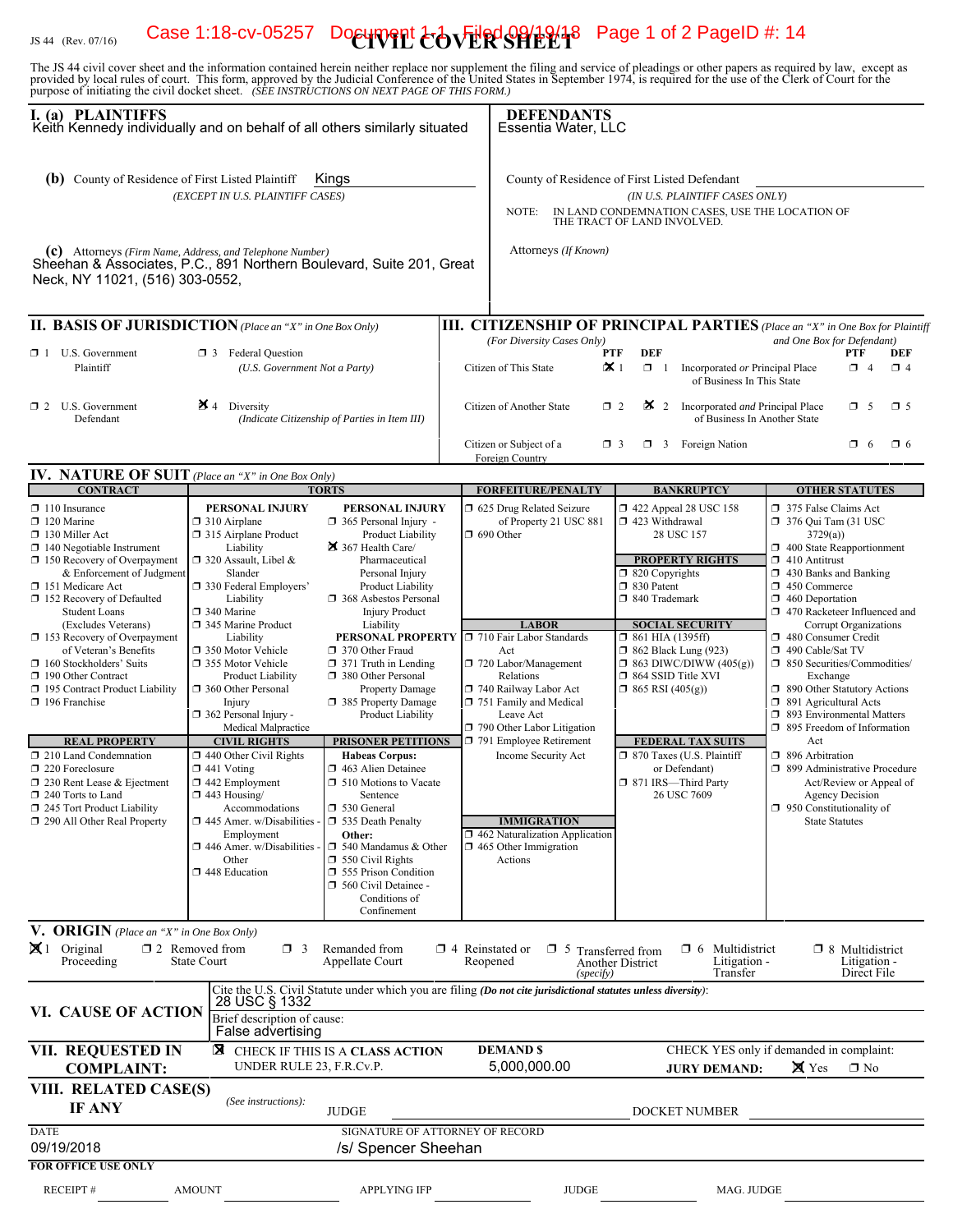# CERTIFICATION OF ARBITRATION ELIGIBILITY Case 1:18-cv-05257 Document 1-1 Filed 09/19/18 Page 2 of 2 PageID #: 15

Local Arbitration Rule 83.10 provides that with certain exceptions, actions seeking money damages only in an amount not in excess of \$150,000, exclusive of interest and costs, are eligible for compulsory arbitration. The amount of damages is presumed to be below the threshold amount unless a certification to the contrary is filed.

I, Spencer Sheehan counsel for plaintiff and the above captioned civil action is ineligible for compulsory arbitration for the following reason(s): Spencer Sheehan **player counting that Spencer** Sheehan

- 冈 monetary damages sought are in excess of \$150,000, exclusive of interest and costs,
- 冈 the complaint seeks injunctive relief.
- $\Box$ the matter is otherwise ineligible for the following reason

#### **DISCLOSURE STATEMENT - FEDERAL RULES CIVIL PROCEDURE 7.1**

Identify any parent corporation and any publicly held corporation that owns  $10\%$  or more or its stocks:

#### **RELATED CASE STATEMENT (Section VIII on the Front of this Form)**

Please list all cases that are arguably related pursuant to Division of Business Rule 50.3.1 in Section VIII on the front of this form. Rule 50.3.1 (a) provides that "A civil case is "related" to another civil case for purposes of this guideline when, because of the similarity of facts and legal issues or because the cases arise from the same transactions or events, a substantial saving of judicial resources is likely to result from assigning both cases to the same judge and magistrate judge." Rule 50.3.1 (b) provides that "A civil case shall not be deemed "related" to another civil case merely because the civil case: (A) involves identical legal issues, or (B) involves the same parties." Rule 50.3.1 (c) further provides that "Presumptively, and subject to the power of a judge to determine otherwise pursuant to paragraph (d), civil cases shall not be deemed to be "related" unless both cases are still pending before the court."

#### **NY-E DIVISION OF BUSINESS RULE 50.1(d)(2)**

- 1.) Is the civil action being filed in the Eastern District removed from a New York State Court located in Nassau or Suffolk County: No. 2008. The County: No. 2008. The County: No. 2008. The County: No. 2008. The County: No. 2008. The County: No. 2008. The County: No. 2008. The County: No. 2008. The County: No. 2008. The County: No. 2008. The Co
- 2.) If you answered "no" above: a) Did the events or omissions giving rise to the claim or claims, or a substantial part thereof, occur in Nassau or Suffolk County? No

b) Did the events or omissions giving rise to the claim or claims, or a substantial part thereof, occur in the Eastern District? Yes

If your answer to question 2 (b) is "No," does the defendant (or a majority of the defendants, if there is more than one) reside in Nassau or Suffolk County, or, in an interpleader action, does the claimant (or a majority of the claimants, if there is more than one) reside in Nassau or Suffolk County?

(Note: A corporation shall be considered a resident of the County in which it has the most significant contacts).

#### **BAR ADMISSION**

I am currently admitted in the Eastern District of New York and currently a member in good standing of the bar of this court. 区  $\Gamma$   $\Gamma$  188

Are you currently the subject of any disciplinary action  $(s)$  in this or any other state or federal court? Yes (If yes, please explain)  $\overrightarrow{X}$  No

I certify the accuracy of all information provided above.

<sub>Signature:</sub> /s/ Spencer Sheehan